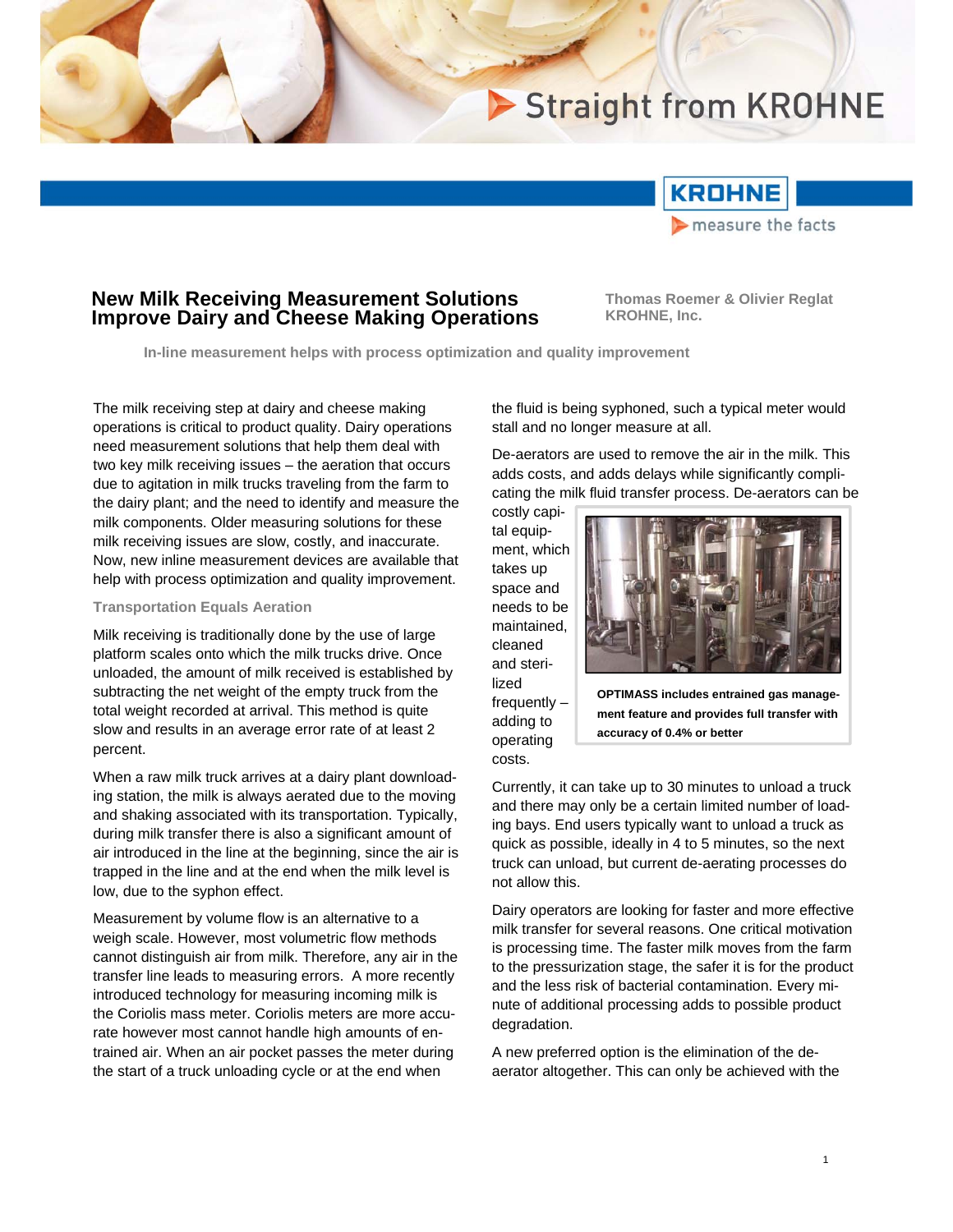use of new straight tubes Coriolis mass meter technology that incorporates an entrained gas management (EGM) system. For example, the new OPTIMASS developed by KROHNE can handle the challenge of entrained gas during measurement without stalling the meter. It provides an overall accuracy on milk transfer to better than 0.2 percent.

### **New meter handles high air content**

This new type of meter with EGM was used recently for flow measurement of raw milk at Frischli, a German dairy which manufactures individual coffee cream portions. The raw milk needed for production is supplied via two pipelines to several buffer tanks. The company used two regular mass flow meters, but found their measurements were repeatedly affected by the entrained aeration gas in the raw milk which was produced during transportation. The de-aeration tank could not fully eliminate the entrained air, and this was affecting their meters and resulted in inconsistent performance and disruption of the signal processing which then created significant measuring errors or loss of measurement altogether.

Once they installed the OPTIMASS mass meters in front of the buffer tank, they were found to be immune to the negative effects of entrained gas in raw milk. Using the EGM feature, the devices continuously measured the volume, mass and density, even with entrained gas varying from 0 to 100 percent. The problems of flow measurement caused by entrained gas have now been resolved and they now have continuous monitoring of the raw milk.

To optimize its operational processes, the dairy can now readily compare the incoming raw milk volume to the produced coffee cream.

Any dairy which is considering a new truck unloading bay should compare the traditional large platform scale with this type of flow measurement device. The OPTI-MASS flow meter with the new EGM gas management feature provides a better overall accuracy while facilitating a faster transfer rate. Since a de-aerator or a truck scale, which costs five to ten times more than the meter are not needed, this will also lower the project capital costs while also reducing operational costs associated with cleaning and maintenance.

## **The importance of milk properties**

Milk is an emulsion with different components, including water, protein, fat, and lactose. Since dairy plant operators often pay suppliers based on the amount of fat and protein content received, they must be able to accurately measure these milk components. If the measuring

method used results in even a 1 percent error, that equates to significant money per tanker truck load.

One significant measurement challenge is the variation of the measured fluid. During transportation, the milk settles into stratified layers and the fat rises to the top. For each tank load, the range of difference in fat can be as much as 3 percent, with 5 percent fat at the top and 2 percent on the bottom layer. Therefore, as milk is being unloaded from the bottom, the milk properties are continuously changing, from low to higher fat content.

Another key parameter in the production of cheese is the milk protein content. Higher protein content increases the yield of cheese that is produced. Therefore, raw milk that is rich in protein is much better suited to highmargin cheese products than raw milk with low protein.

Certain types of cheese need specific amounts of protein. Pre-batching received milk with the right percentage of protein for these particular cheeses is often done so plant operators can maximize production yield from each tanker load.

Per the example in the graphic below, increasing overall protein concentration in the raw milk reception tank by only 0.03% can conceivably result in about 1% more cheese produced. In addition, having a consistent ratio



of protein to fat content in the tank makes it easier to control the production process.

Dairies that also produce other products, such as milk or milk powder, cream, and others need to optimize the specific amounts of fat or protein in each product. Knowing how much of each constituent is in the received milk helps to manage the processes and to maximize yields.

An accurate accounting of the amount of fat and protein received versus the amount of produced product is widely used to determine a production plant's overall efficiency and to tune production line processes.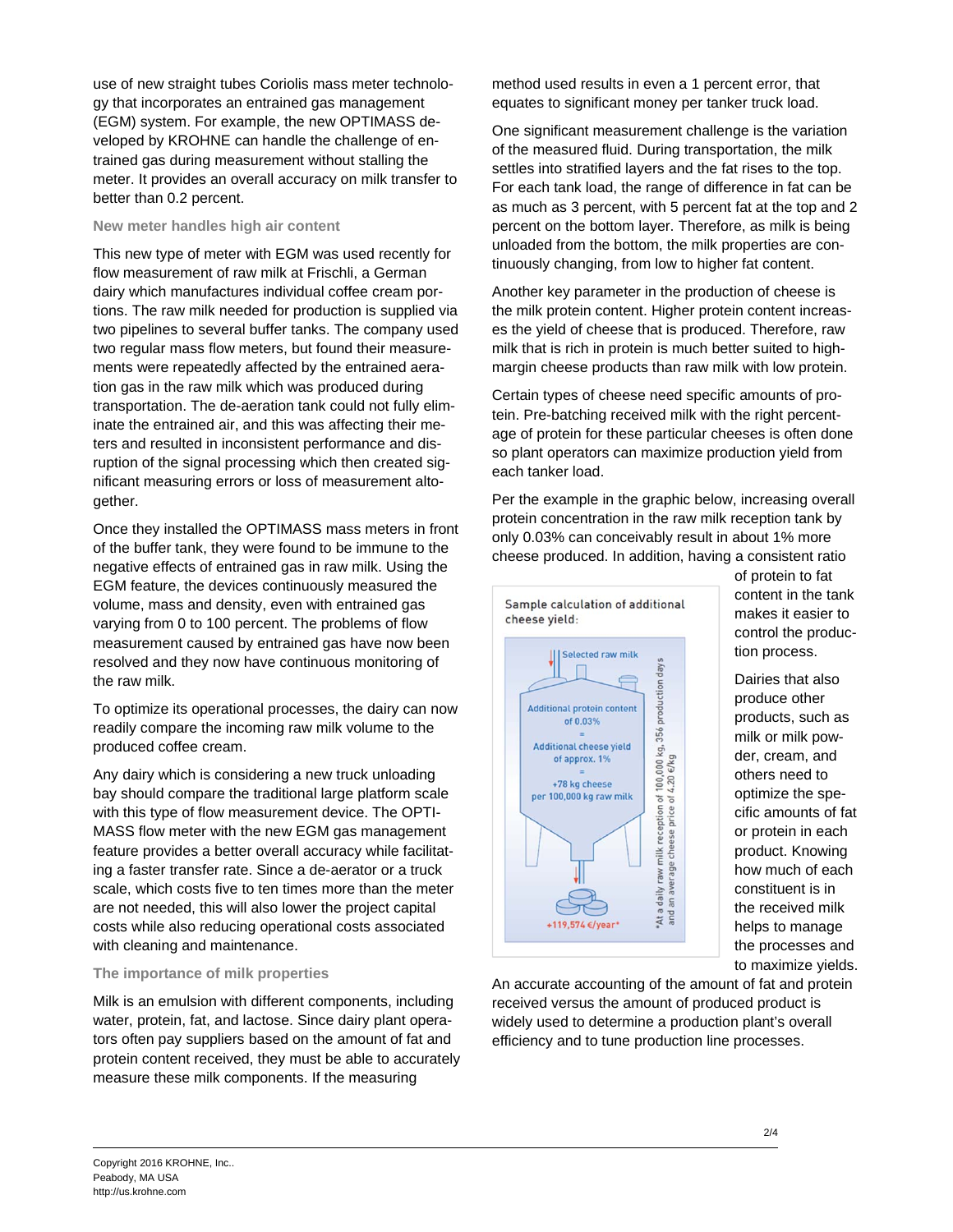#### **Measurement approaches**

Laboratory measurement is traditionally used to determine the amount of protein and fat in a tanker truck load. At reception, using a large ladle, analysts simply take a sample from the top, middle, and bottom of the truck or tank. They then put the three samples in individual vials and carry them to an on-site lab to analyze.

While the lab analyzer equipment itself is quite accurate (in the .03% range) the overall analysis process is affected by human error and a general lack of sample handling repeatability. Also, the presence of globules of fat in the samples leads to errors. Just a few fat globules (which are very large in raw milk) drawn into the sampling vial, can dramatically change the sample concentration and they may no longer be characteristic of milk quality. Mixing multiple samples into one composite sample is another traditional alternative for determining the overall amount of fat and protein received. However, this process still results in inaccuracy, depending on how representative this composite sample is compared to the full truck load. While providing more data points than the 3-vial method, this blending method still results in a nominal 1 percent inaccuracy rate.

Using at-line analysis instrument which takes samples in-situ and analyzes them automatically is another alternative. These are lab analysis instruments which have been adapted with automatic sample handling systems. However, while measurement speed is better than the manual alternative, it is still relatively slow – about one measurement every 1-3 minutes. Furthermore, these devices are still drawing a small milk sample and users must assume that these are representative of the whole milk.

These analyzers are at-line and cannot measure directly inline because of their traditionally used transmission based measurement method. They feature a very small measuring gap (only a few micrometers) and they are prone to issues caused by cold fluids or samples with high concentrations. The fat globules in cold milk are very large and tend to plug the measuring gap, so in many cases the milk needs to be preconditioned, either by heating it up or even homogenizing it, before sending it onto the analyzer itself. This demands complex and maintenance intensive equipment and can further slow the analysis process.

Most recently available are inline measurements that can continuously measure fat and protein in a constant flow of milk. These inline devices can measure continuously the whole fluid within the process pipe without any sampling. Such a device, the OPTIQUAD M spectroscopic analyzer from KROHNE, measures protein, fat, and lactose in cheese making processes directly in-line

with an accuracy comparable to a lab analyzer. The device combines 4 different measuring principles with up to 12 light sources over a wide spectral range. It can continually measure cold raw milk without any sample treatment directly in-line with a 3 second response rate.

This optical process technology can be used to improve dairy product quality while increasing productivity through yield increases and resource optimization. Based on real time measurements better batch reproducibility could be achieved through automatic control. Product safety and regulatory compliance can also benefit while also cutting down laboratory analysis costs.

For example, the Belgian dairy Fabrelac (now part of FrieslandCampina Ingredients) wanted to use automation to increase cheese yield by making full use of process information to maximize mozzarella output. As one of Europe's leading suppliers of mozzarella, Fabrelac also wanted to achieve constant cheese quality, make the most of by-products, and save money by avoiding sampling activities. They previously used manual sampling with laboratory analysis to determine the milk protein and fat content of received milk. They wanted to eliminate the delay before the values could be used for process control.

Now readings from OPTIQUAD devices installed in the 2 raw milk lines are used, along with the electromagnetic flowmeter in the same line, to report the average fat and protein content of the raw milk streams. Measured values from another device installed behind the buffer tanks are used to standardize the protein and fat content during cheese milk preparation. Fabrelac can now assess the quality of raw and cheese milk, allowing them to dynamically re-adjust operating parameters at every production stage.

Another European producer of dairy products offloads tanker trucks delivering raw milk using an open drain system that feeds the milk into a buffer tank. To achieve a cheese yield increase, the company decided to improve the milk reception process by supplying the delivered raw milk with high protein content into a separate storage tank. They needed a measurement solution that could continuously provide precise readings of the protein content in delivered raw milk so they could run an a PLC-based automated control system and control the valves of the pipeline feeding the two storage tanks depending on the protein content measured. They also wanted to measure the fat and lactose content.

After installing the OPTIQUAD spectroscopic analysis system, they were able to provide exact readings of protein, fat, and lactose content every 10 seconds. The new system allows them to separately collect raw milk with above average protein quantities. The new raw milk